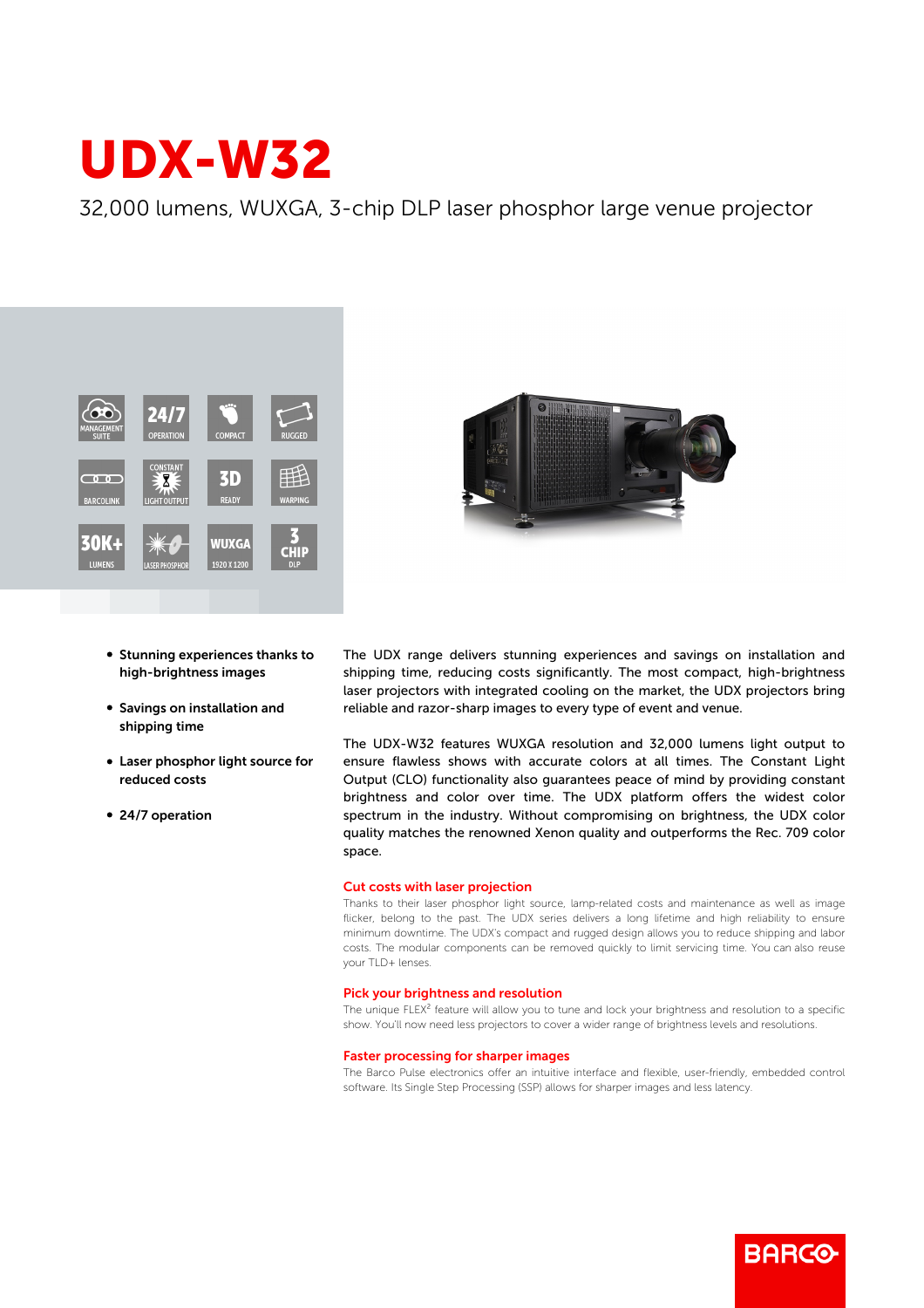| <b>PRODUCT SPECIFICATIONS</b> | <b>UDX-W32</b>                                                                                                                                                                                                             |
|-------------------------------|----------------------------------------------------------------------------------------------------------------------------------------------------------------------------------------------------------------------------|
| Projector type                | WUXGA 3-chip DLP digital projector                                                                                                                                                                                         |
| Technology                    | 0.96" DMD™ x3                                                                                                                                                                                                              |
| Resolution                    | 1,920 x 1,200                                                                                                                                                                                                              |
| <b>Brightness</b>             | 32,000 center lumens/ 31,000 ansi lumen / 34,000 ISO                                                                                                                                                                       |
| Contrast ratio                | Full field 2200:1 / Barco Dyna Black 20000:1                                                                                                                                                                               |
| <b>Brightness uniformity</b>  | 95%                                                                                                                                                                                                                        |
| Aspect ratio                  | 16:10                                                                                                                                                                                                                      |
| ScenergiX                     | Horizontal and vertical edge blending                                                                                                                                                                                      |
| Lenses                        | TLD+ 0.37, 0.65-0.85, 0.73:1 ; 1.2:1 ; 0.8-1.16 ; 1.25 -1.6:1 ; 1.5-2.0:1 ; 2.0-2.8:1 ; 2.8-4.5:1 ;<br>4.5-7.5:1 ; 7.5-11.5:1                                                                                              |
| Optical lens shift            | Vertical between -100% to +130%, depending on lens<br>Horizontal up to +/-40%, depending on lens<br>Motorized zoom and focus (with lens memory on TLD lenses)<br>Motorized lens shift (with position memory on all lenses) |
| Color correction              | P7                                                                                                                                                                                                                         |
| Light source                  | laser phosphor with inorganic phosphor wheel                                                                                                                                                                               |
| Light source lifetime         | 25,000 hrs                                                                                                                                                                                                                 |
| Optical dowser                | Digital                                                                                                                                                                                                                    |
| Picture-by-picture            | Two sources simultaneously                                                                                                                                                                                                 |
| Sealed DLP™ core              | Standard                                                                                                                                                                                                                   |
| Orientation                   | 360°                                                                                                                                                                                                                       |
| DMX 512                       | Standard                                                                                                                                                                                                                   |
| <b>WARP</b>                   | Direct adjust OSD + toolset                                                                                                                                                                                                |
| Image processing              | Embedded warp & blend                                                                                                                                                                                                      |
| Keystone correction           | Yes                                                                                                                                                                                                                        |
| Integrated web server         | Yes                                                                                                                                                                                                                        |
| CLO (constant light output)   | Standard                                                                                                                                                                                                                   |
| 3D                            | Active eye wear (optional), passive circular (optional); 2 flash up to 200Hz*                                                                                                                                              |
| Inputs                        | Single HDBaseT; HDMI2.0 (HDCP2.2, HDR10); DP 1.2 (HDCP 1.3); Quad 3G/12G SDI /<br><b>BarcoLink ULTRA</b>                                                                                                                   |
| <b>Optional Inputs</b>        | Quad DP1.2 / Fiber SFP                                                                                                                                                                                                     |